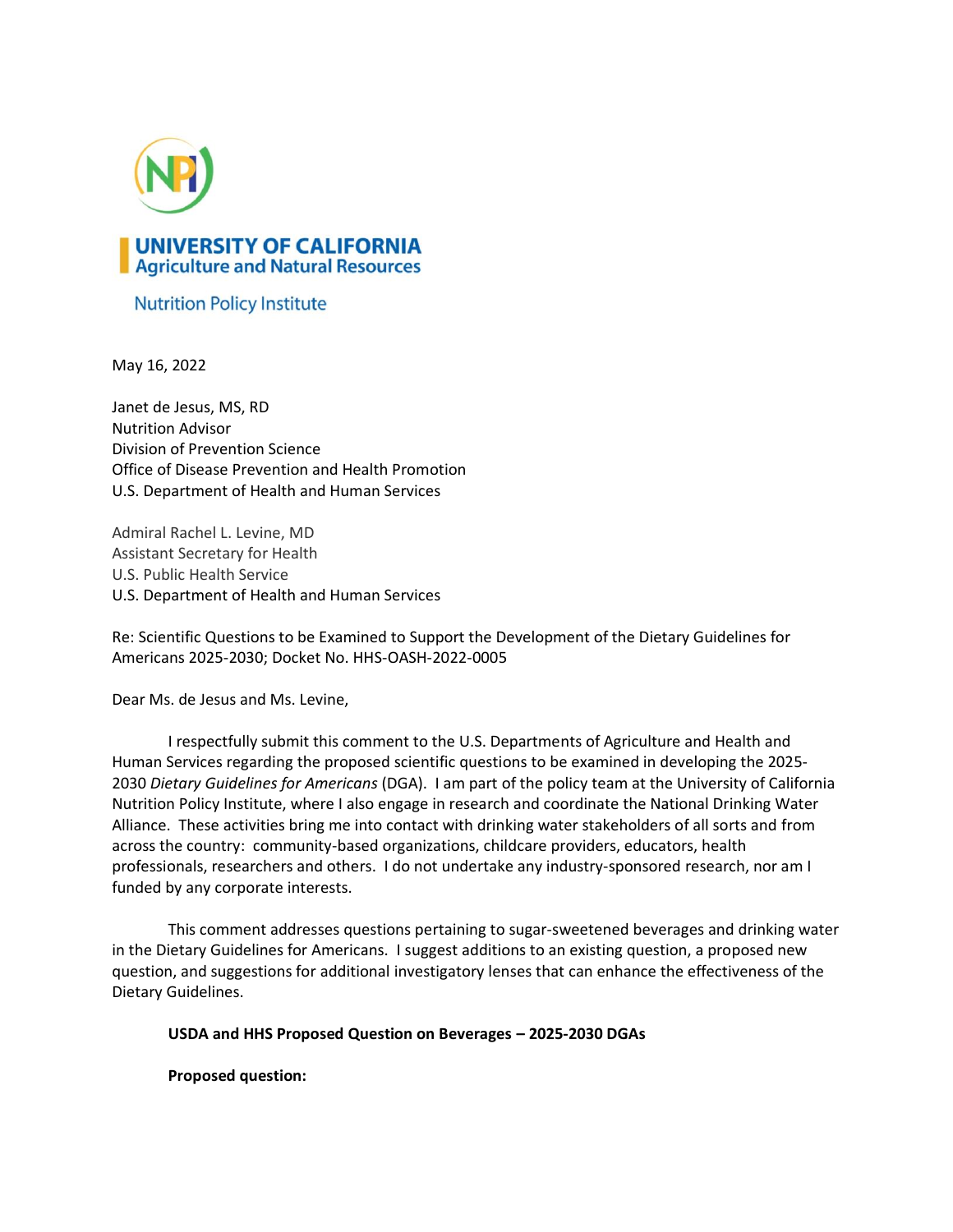**What is the relationship between beverage consumption (beverage patterns, dairy milk and milk alternatives, 100% juice, low- or no-calorie sweetened beverages, sugar-sweetened beverages, coffee, tea, water) and:**

- growth, size, body composition, risk of overweight and obesity, and weight loss and maintenance?
- risk of type 2 diabetes?

## **Proposed additions to the question: Add bullets to include risk of other metabolic disease, cardiovascular disease, and impacts on oral health, and specifically dental decay, to the above question.**

**Rationale:** There is a rapidly expanding science base that links consumption of added sugars to myriad diet-related chronic diseases and shows how the detrimental effects of added sugars go beyond just their inherent calories. Added sugars affect energy utilization within the liver, leading to metabolic disorders such as fatty liver, hyperlipidemia and insulin resistance.<sup>1,2</sup> Excessive consumption of added sugars is a risk factor for cardiovascular disease, even for young children. $3,4$  Recent research confirms that consumption of added sugars increased the risk of dental decay in both children and adults.<sup>5,6</sup> Dietrelated chronic conditions affect the majority of the U.S. population, with a disproportionate burden on marginalized populations.<sup>7</sup> Reducing consumption of added sugars is a critical strategy.<sup>8</sup> Because sugary drinks are the largest single source of added sugars in the U.S. diet, they must be a key target.<sup>9</sup>

Notably, there is now extensive science showing that several diet-related chronic conditions linked to excessive consumption of added sugars are also leading risk factors for more severe COVID-19 symptoms (and drastically higher health care expenses) and mortality. <sup>10</sup> At the same time, during

A[t https://www.dietaryguidelines.gov/sites/default/files/2020-](https://www.dietaryguidelines.gov/sites/default/files/2020-07/ScientificReport_of_the_2020DietaryGuidelinesAdvisoryCommittee_first-print.pdf)

<sup>&</sup>lt;sup>1</sup> Stanhope KL Goran MI, Bosy-Westphal A, King JC, Schmidt LA, et al. Pathways and mechanisms linking dietary components to cardiometabolic disease: thinking beyond calories. *Obesity Review*. 2018. 19(9):1205-1235.

<sup>&</sup>lt;sup>2</sup> Hieronimus B, et al., Synergistic effects of fructose and glucose on lipoprotein risk factors for cardiovascular disease in young adults. *Metabolism*, 2020. 112: p. 154356.

<sup>&</sup>lt;sup>3</sup> Eny KM, Jeyakumar N, Dai DWH, Maguire JL et al. 2020. Sugar-containing beverage consumption and cardiometabolic risk in preschool children. *Preventive Medicine Reports* 17:101054.

<sup>4</sup> Vos MB, Kaar JL, Welsh JA et al. 2017. Added sugars and cardiovascular disease risk in

children: A scientific statement from the American Heart Association. *Circulation* 135: e1017-e1034

<sup>5</sup> Chi DL, Scott JM. Added Sugar and Dental Caries in Children: A Scientific Update and Future Steps. *Dental Clinics of North America.* 2019. 63:17-33.

<sup>6</sup> Alosaimi N, Bernabé E. Amount and Frequency of Added Sugars Intake and Their Associations with Dental Caries in United States Adults. *International Journal of Environmental Research and Public Health*. 2022; 19(8):4511. https://doi.org/10.3390/ijerph19084511

<sup>7</sup> Dietary Guidelines Advisory Committee. 2020. *Scientific Report of the 2020 Dietary Guidelines Advisory Committee: Advisory Report to the Secretary of Agriculture and the Secretary of Health and Human Services*. U.S. Department of Agriculture, Agricultural Research Service, Washington, DC

[<sup>07/</sup>ScientificReport\\_of\\_the\\_2020DietaryGuidelinesAdvisoryCommittee\\_first-print.pdf](https://www.dietaryguidelines.gov/sites/default/files/2020-07/ScientificReport_of_the_2020DietaryGuidelinesAdvisoryCommittee_first-print.pdf)

<sup>8</sup> Vreman RA, Goodell AJ, Rodriguez LA, Porco TC, Lustig RH, Kahn JG. Health and economic benefits of reducing sugar intake in the USA, including effects via non-alcoholic fatty liver disease: a microsimulation model. *British Medical Journal Open*. 2017;7(8):e013543. Published 2017 Aug 3. doi:10.1136/bmjopen-2016-013543.

<sup>9</sup> Malik, V.S., Hu, F.B. The role of sugar-sweetened beverages in the global epidemics of obesity and chronic diseases. *Nature Reviews Endocrinology* **18,** 205–218 (2022). https://doi.org/10.1038/s41574-021-00627-6

<sup>10</sup> Richardson S, Hirsch JS, Narasimhan M, et al. Presenting Characteristics, Comorbidities, and Outcomes Among 5700 Patients Hospitalized With COVID-19 in the New York City Area. *Journal of the American Medical Association.* 2020. 323(20):2052–2059.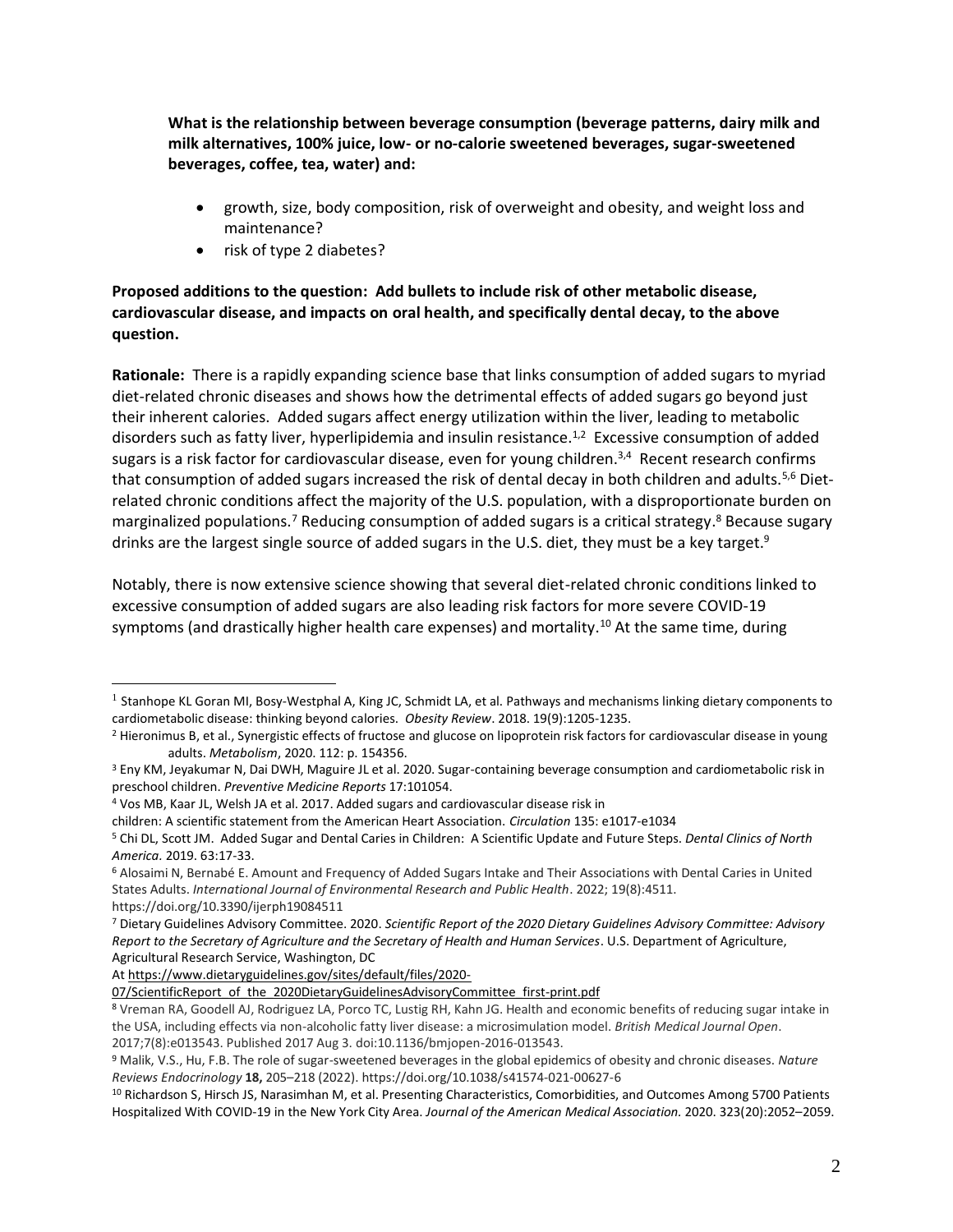COVID-19, child obesity increased dramatically.<sup>11</sup> A retrospective study of 430,000 children showed a nearly double rate of Body Mass Index (BMI) increase during 6 pandemic months in 2020 as compared to 6 pre-pandemic months in 2019.<sup>12</sup> Similarly, the rate of increase in adult obesity was higher during the pandemic,<sup>13</sup> alarming given a 2019 modeling study that estimated that if trends (at the time) continued, 48.9% of US adults would have obesity (BMI ≥30) by 2030 while 24.2% would have severe obesity (BMI ≥35).<sup>14</sup>

In order to reduce sugary drink consumption, and to do so equitably, consumers must have a safe, easy and appealing healthy alternative to quench thirst: drinking water.<sup>15</sup> Therefore, this comment focuses on steps the DGA process can take to enable and encourage consumption of water in place of sugarsweetened beverages.

In its 2021 report to Congress, "Leveraging Federal Programs to Prevent and Control Diabetes and Its Complications," the National Clinical Care Commission wrote,

*Recommendation 4.4: The National Clinical Care Commission recommends that all relevant federal agencies promote the consumption of water and reduce the consumption of sugarsweetened beverages in the U.S. population, and that they employ all the necessary tools to achieve these goals, including education, communication, accessibility, water infrastructure, and sugar-sweetened beverage taxation*. 16

## **Proposed new question: How effective is the MyPlate graphic in reducing sugary drink intake, and in increasing intake of water and other non-sweet and zero calorie beverages in lieu of sugary drinks? Does the messaging work for the preponderance of U.S. sub-populations?**

**Rationale:** Although consumption of certain sugary beverages is beginning to decrease among some population sectors, there remains much room for improvement in American beverage consumption habits.<sup>17</sup> Improving water access and promotion is especially important for low-income and minority populations that can face water insecurity,<sup>18</sup> report more negative perceptions about tap water,<sup>19</sup> and

<sup>11</sup> Jenssen, B. P., Kelly, M. K., Powell, M., Bouchelle, Z., Mayne, S. L., & Fiks, A. G. COVID-19 and Changes in Child Obesity. *Pediatrics*. 2021. 147(5).

<sup>12</sup> Lange SJ, Kompaniyets L, Freedman DS, et al. Longitudinal Trends in Body Mass Index Before and During the COVID-19 Pandemic Among Persons Aged 2–19 Years — United States, 2018–2020. *Morbidity and Mortality Weekly Report* 2021;70:1278–1283.

<sup>13</sup> Khubchandani J, Price JH, Sharma S, Wiblishauser MJ, Webb FJ. COVID-19 pandemic and weight gain in American adults: A nationwide population-based study. *Diabetes, Metabolic Syndrome and Obesity: Targets and Therapy* 2022 Jan;16(1):102392. doi: 10.1016/j.dsx.2022.102392.

<sup>14</sup> Ward ZJ et al. 2019. Projected U.S. State-Level Prevalence of Adult Obesity and Severe Obesity. *New England Journal of Medicine* 381:2440-2450;<https://www.nejm.org/doi/full/10.1056/NEJMsa1909301>

<sup>&</sup>lt;sup>15</sup> Patel AI, Hecht CE, Cradock A, Edwards MA, Ritchie LD. Drinking Water in the United States: Implications of Water Safety, Access and Consumption. *Annual Review of Nutrition* 2020;40:345-373.

<sup>16</sup> National Clinical Care Commission. *Report to Congress on Leveraging Federal Programs to Prevent and Control Diabetes and Its Complications*. 2021. At[, https://health.gov/about-odphp/committees-workgroups/national-clinical-care](https://health.gov/about-odphp/committees-workgroups/national-clinical-care-commission/report-congress)[commission/report-congress](https://health.gov/about-odphp/committees-workgroups/national-clinical-care-commission/report-congress) 

<sup>17</sup> Keybridge. *2025 Beverage Calories Initiative: Report on 2017 Progress toward National Calorie Goal*. 2018. [http://keybridgedc.com/wp-content/uploads/2018/08/BCI-2017-National-Progress-Report.pdf.](http://keybridgedc.com/wp-content/uploads/2018/08/BCI-2017-National-Progress-Report.pdf)

<sup>18</sup> Meehan K, Jurjevich JR, Chun NMJW, Sherrill J. Geographies of insecure water access and the housing–water nexus in US cities. *Proceedings of the National Academy of Sciences* 2020, 117 (46) 28700-28707

<sup>19</sup> Rosinger, A., Patel, A., & Weaks, F. (2022). Examining recent trends in the racial disparity gap in tap water consumption: NHANES 2011–2018. *Public Health Nutrition, 25*(2), 207-213. doi:10.1017/S1368980021002603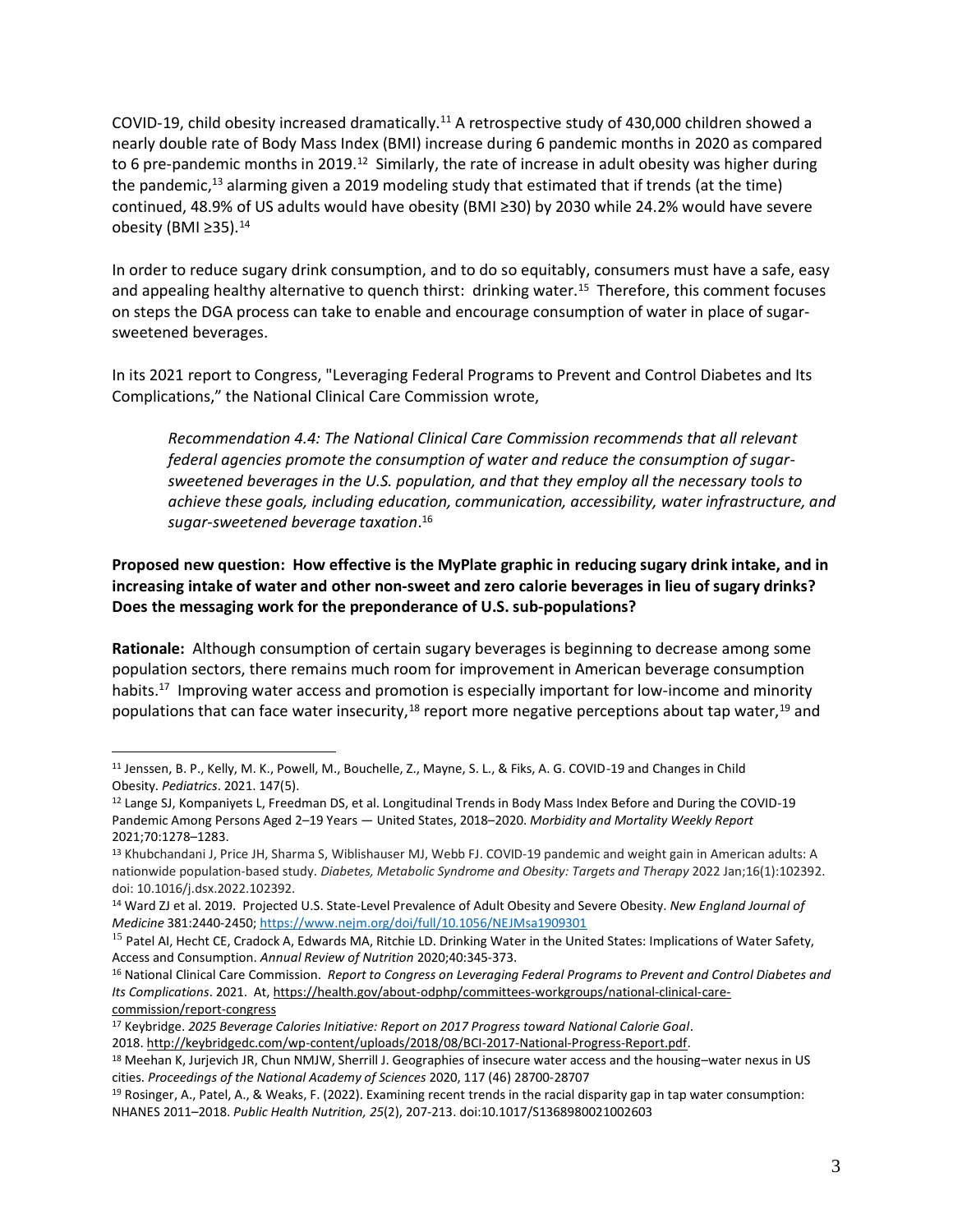have poorer beverage intake habits.<sup>20, 21</sup> Recent evidence suggests that while some are consuming more water, it is typically bottled water;<sup>22</sup> as bottled water generally is not fluoridated and is more costly than tap water, this trend could exacerbate inequities and disparities. Additionally, within some population sectors, adequate hydration is poor;<sup>23,24</sup> of note, underhydration may itself be a risk factor for cardiometabolic health. 25

The MyPlate nutrition graphic has not been updated since its release after the 2010 DGAs were published. In its 2021 report to Congress, the National Clinical Care Commission also wrote,

*Recommendation 4.4a. USDA should add a symbol for drinking water to the MyPlate graphic and increase water promotion messaging in all consumer-facing materials issued by its Center for Nutrition Policy Promotion. Water is not currently depicted on the USDA MyPlate.* 

Canada is the most recent country to add an icon for drinking water to its nutrition guidance graphic.<sup>26</sup> Recent studies provide insights into messaging strategies to for healthy hydration education.<sup>27,28,29</sup>

**Additional recommendation: I further recommend that the Departments add questions to tease out inequities and disparities.** 

**Rationale and examples:** In light of the significant disparities in beverage consumption habits as well as in the health impacts of added sugars, I suggest that these, and all, questions should include equityrelated concerns that are examined as part of the planned systematic reviews within each topic area. For example,

<sup>20</sup> Bleich, S.N., Vercammen, K.A., Koma, J.W. and Li, Z. (2018), Trends in Beverage

Consumption Among Children and Adults, 2003‐2014. *Obesity*, 26: 432-441.

<sup>21</sup> Rosinger AY, Bethancourt H, Francis LA. 2019. Association of Caloric Intake from Sugar-Sweetened Beverages With Water Intake Among US Children and Young Adults in the 2011-2016 National Health and Nutrition Examination Survey. *Journal of the American Medical Association Pediatrics* 173(6), 602-604.

<sup>22</sup> Rosinger AY. Using Water Intake Dietary Recall Data to Provide a Window into US Water Insecurity. 2022. *The Journal of Nutrition* 152 (5):1263–1273, [https://doi.org/10.1093/jn/nxac017.](https://doi.org/10.1093/jn/nxac017)

<sup>&</sup>lt;sup>23</sup> Brooks CJ, Gortmaker SL, Long MW, Cradock AL, Kenney EL. Racial/Ethnic and Socioeconomic Disparities in Hydration Status [Among US Adults and the Role of Tap Water and Other Beverage Intake.](https://ajph.aphapublications.org/doi/abs/10.2105/AJPH.2017.303923) *American Journal of Public Health* 107, 1387\_1394, <https://doi.org/10.2105/AJPH.2017.303923>

<sup>&</sup>lt;sup>24</sup> Kenney EL, Long MW, Cradock AL, Gortmaker SL. Prevalence of Inadequate Hydration Among US Children and Disparities by Gender and Race/Ethnicity: National Health and Nutrition Examination Survey, 2009-2012. *American Journal of Public Health*. 2015;105(8):e113–e118

<sup>25</sup> Jacques PF, Rogers G, Stookey JD, Perrier ET. Water Intake and Markers of Hydration Are Related to Cardiometabolic Risk Biomarkers in Community-Dwelling Older Adults: A Cross-Sectional Analysis. *The Journal of Nutrition* 2021 Oct 1;151(10):3205- 3213. doi: 10.1093/jn/nxab233.

<sup>&</sup>lt;sup>26</sup> National Drinking Water Alliance. 2019. "Canada Stresses the Importance of Drinking Water in New Food Guide." At, [https://www.drinkingwateralliance.org/single-post/2019/01/28/canada-stresses-the-importance-of-drinking-water-in-new](https://www.drinkingwateralliance.org/single-post/2019/01/28/canada-stresses-the-importance-of-drinking-water-in-new-food-guide)[food-guide](https://www.drinkingwateralliance.org/single-post/2019/01/28/canada-stresses-the-importance-of-drinking-water-in-new-food-guide)

<sup>27</sup> McCarley, S., López-Ríos, M., Burgos Gil, R., Turner, M. M., Cleary, S. D., Edberg, M., & Colón-Ramos, U. (2021). Using a Community-Based Participatory Mixed Methods Research Approach to Develop, Evaluate, and Refine a Nutrition Intervention to Replace Sugary Drinks with Filtered Tap Water among Predominantly Central-American Immigrant Families with Infants and Toddlers: The Water Up @Home Pilot Evaluation Study. *Nutrients*, *13*(9), 2942. https://doi.org/10.3390/nu13092942

<sup>&</sup>lt;sup>28</sup> Grummon AH, Sokol RL, Goodman D, Hecht CA, Salvia M, Musicus AA, Patel AI. Storybooks About Healthy Beverage Consumption: Effects in an Online Randomized Experiment With Parents. *American Journal of Preventive Medicine*, 20 October 2021. DOI: https://doi.org/10.1016/j.amepre.2021.07.016

<sup>29</sup> Krieger J, Kwon T, Rudy Ruiz, Lina Pinero Walkinshaw, Jiali Yan, and Christina A. Roberto. 2021.

[Countermarketing About Fruit Drinks, Alone or With Water Promotion: A 2019 Randomized Controlled Trial in Latinx Parents.](https://ajph.aphapublications.org/doi/abs/10.2105/AJPH.2021.306488)  *American Journal of Public Health* 111, 1997\_2007[,https://doi.org/10.2105/AJPH.2021.306488](https://ajph.aphapublications.org/doi/abs/10.2105/AJPH.2021.306488)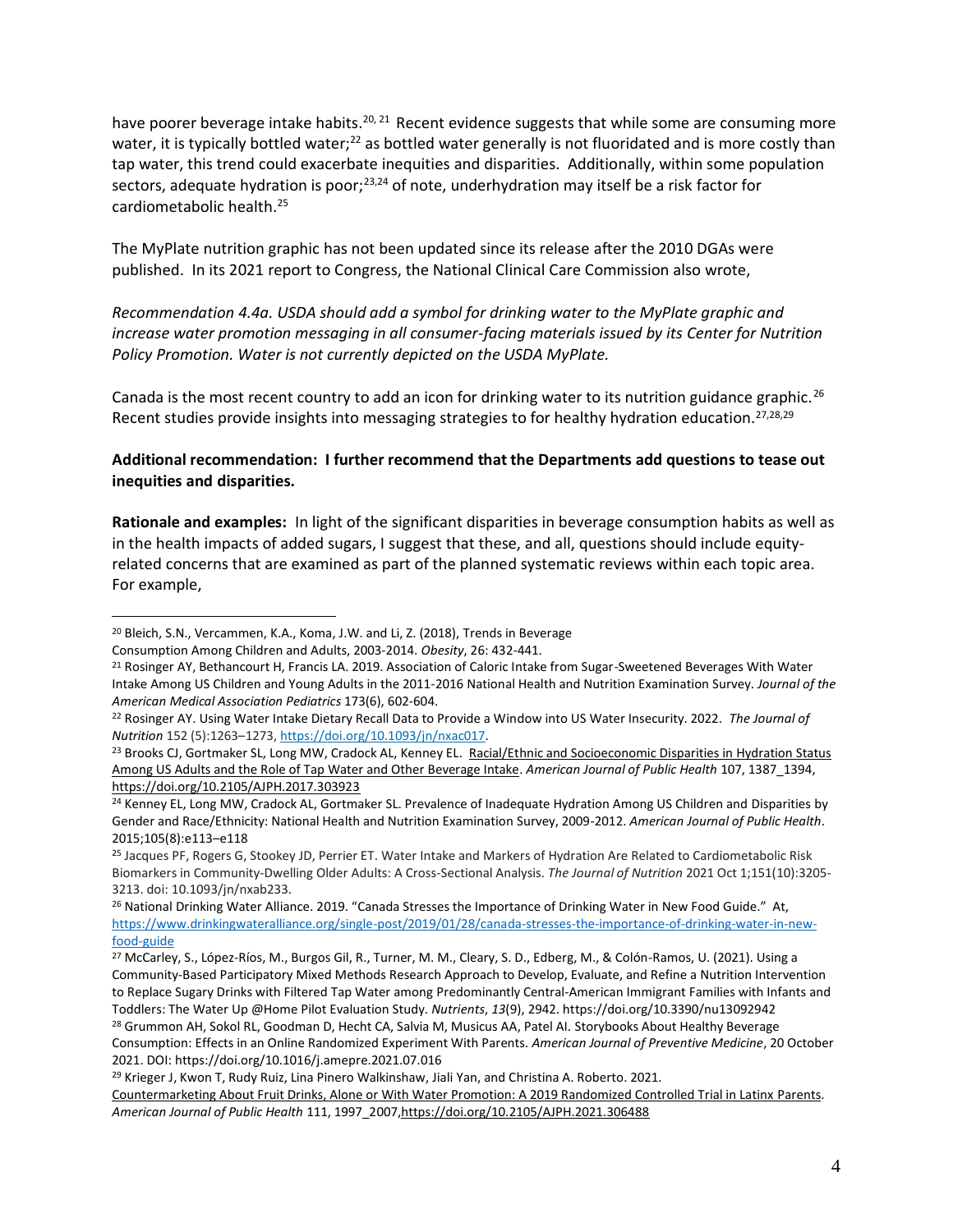- "How does this relationship vary across different demographics (race, ethnicity, disability, income, sexual orientation, gender identity, etc.)?"
- "What are the environmental, systemic, and structural factors that contribute to or impact this relationship across different demographics?"

## **Additional recommendation: I further recommend that the Departments add questions related to policy, systems, and environmental (PSE) strategies to support healthy eating and, specifically, healthy beverage choices.**

**Rationale and examples:** Structural racism and many other inequities create barriers to a healthy diet for those in the U.S. and, as pointed out, these also affect beverage consumption. The Biden Administration has made an unprecedented commitment to nutrition security and health equity, making this an opportune time to reincorporate PSE strategies into the DGA, building on the content from 2015, but with much greater attention to health equity. Thus, I recommend the addition of questions that prompt policy, systems and environmental strategies that can support healthy eating.

For example, the Report of the 2015 Dietary Guidelines Advisory Committee included specific suggestions of strategies to encourage the consumption of water in place of the sugary beverages:

- "Free, clean water should be available in public settings, as well as childcare facilities, schools, worksites, publicly funded athletic stadiums and arenas, transportation hubs (e.g., airports) and other community places and should be promoted in all settings where beverages are offered;"<sup>30</sup>
- "Make water accessible in public settings, childcare facilities, schools, worksites and other community places where beverages are offered."<sup>31</sup>

Below are some suggestions of PSE questions that are modeled from questions reviewed and answered by the 2015 DGAC.

Drinking Water Access:

- What is the relationship between access to safe and appealing drinking water and individuals' beverage intake and quality?
- What is the relationship between access to safe and appealing drinking water and socioeconomic characteristics?
	- $\circ$  For example, Meehan et al. describe inequities in access to safe drinking water in North America,<sup>32</sup> while Young et al. explore the links between water security and food security and nutrition. 33

Place-Based Strategies:

• What is the impact of school-based approaches on beverage intake, quality, behaviors, and/preferences of school-aged children?

<sup>30 2015</sup> Dietary Guidelines Advisory Committee Report. Available at[: http://www.health.gov/dietaryguidelines/2015-scientific](http://www.health.gov/dietaryguidelines/2015-scientific-report/06-chapter-1/d1-3.asp)[report/06-chapter-1/d1-3.asp.](http://www.health.gov/dietaryguidelines/2015-scientific-report/06-chapter-1/d1-3.asp) Accessed March 8, 2015.

<sup>31 2015</sup> Dietary Guidelines Advisory Committee Report. Available at[: http://health.gov/dietaryguidelines/2015-scientific](http://health.gov/dietaryguidelines/2015-scientific-report/04-integration.asp)[report/04-integration.asp.](http://health.gov/dietaryguidelines/2015-scientific-report/04-integration.asp) Accessed March 8, 2015.

<sup>32</sup> Meehan K, Jepson W, Harris LM, Wutich A, Beresford M et al. Exposing the myths of household water insecurity in the global north: a critical review. *WIREs Water.* 2020; 7:e1486.

<sup>33</sup> Sera L Young, Edward A Frongillo, Zeina Jamaluddine, Hugo Melgar-Quiñonez, Rafael Pérez-Escamilla, Claudia Ringler, Asher Y Rosinger, Perspective: The Importance of Water Security for Ensuring Food Security, Good Nutrition, and Well-being, *Advances in Nutrition*, Volume 12, Issue 4, July 2021, Pages 1058–1073, <https://doi.org/10.1093/advances/nmab003>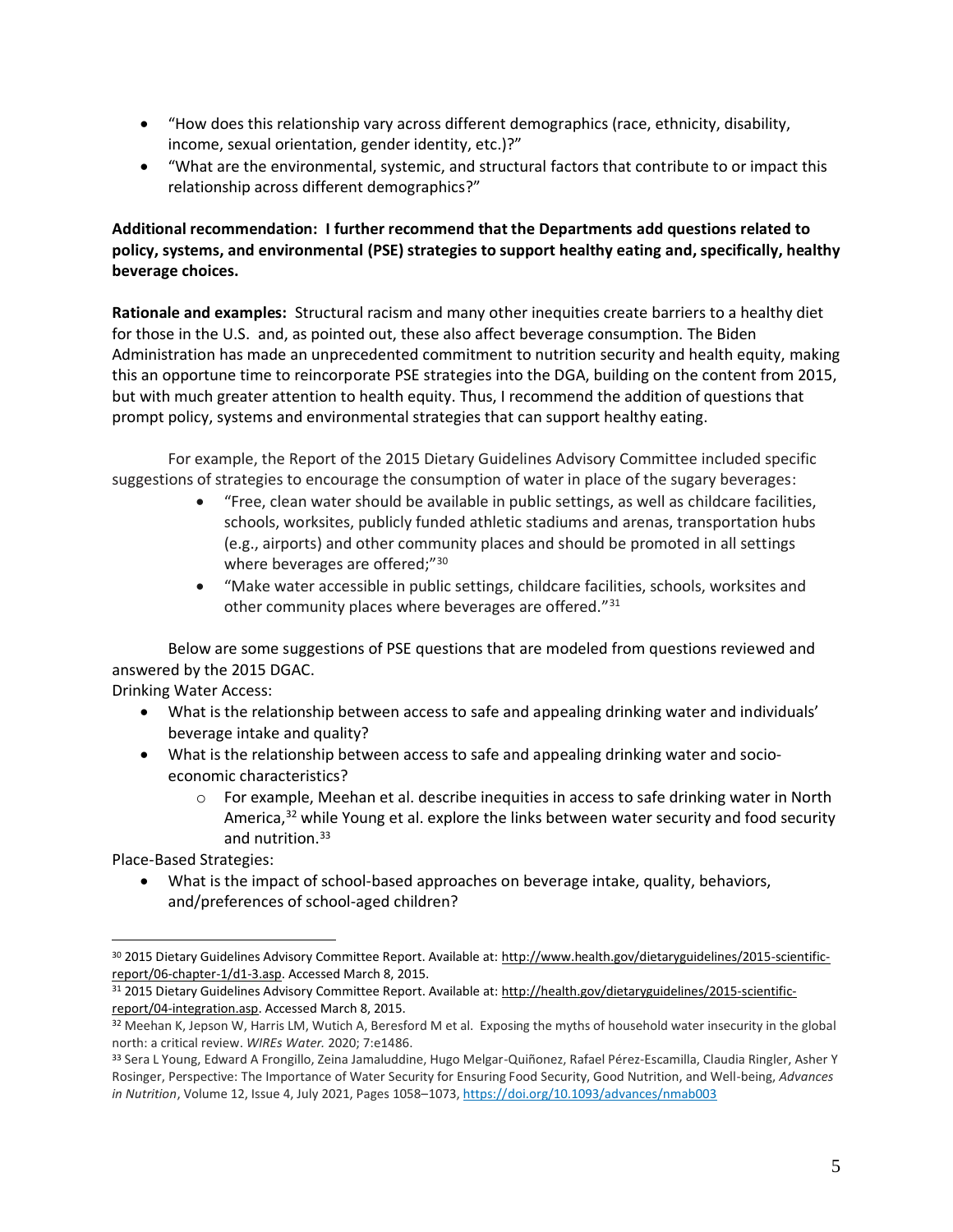- $\circ$  For example, as yet unpublished findings from an NIH-funded school-based study show the promising impact of a drinking water access and promotion intervention on obesity<sup>34</sup>
- What is the impact of worksite-based approaches on the beverage intake, quality, behaviors and/or preference of employees?
	- o For example, University of California at San Francisco implemented a ban of sales of sugary drinks in all workplace venues, resulting in significant improvements in markers of health.<sup>35</sup>
- What is the impact of retail-based approaches on the beverage intake, quality, behaviors and/or preference of consumers?
	- $\circ$  For example, in 2021 the City of Berkeley enacted the nation's first healthy checkout policy for stores larger than 2500 sq. feet.<sup>36</sup>
- What is the impact of in-store and online food retail marketing on individuals' beverage intake and quality? Does the impact vary by socioeconomic status?

Labeling:

- What is the impact of labeling strategies (*e.g.*, nutrient warnings, front-of-pack nutrient disclosures) on beverage intake, quality, or behaviors?
	- $\circ$  For example, warning labels on drink dispensers reduced sugary drink intake among college students,<sup>37</sup> while pictorial warning labels on sugary drink packaging had beneficial impacts including reduced parent purchase and decreased parent intention to serve sugary drinks.<sup>38</sup>

Economic:

- What is the impact of economic incentives/disincentives (*e.g.,* excise taxes on sugary drinks) on beverage intake, quality, and behaviors?
	- $\circ$  For example, sugary drink excise taxes may be more acceptable to low-income parents than anticipated.<sup>39</sup>

Marketing:

• What is the impact of marketing on beverage intake, quality, and behaviors and/or preferences of consumers at different life stages?

As the pandemic recedes, this is a critical time to reinforce healthy and science-based nutrition standards to lift *all* Americans onto a trajectory toward better nutrition, oral health and overall health. Enabling and promoting healthy hydration – consuming water in place of sugary drinks – is a low-cost and feasible part of that trajectory.

<sup>36</sup> "Berkeley Implements Nation's First Healthy Foods Checkout Line Ordinance," 1 March 2021, at <https://berkeleyhighjacket.com/2021/news/berkeley-implements-nations-first-healthy-foods-checkout-line-ordinance/>

<sup>34</sup> Water First! P.c. Anisha Patel, April 2022.

<sup>35</sup> Epel ES, Hartman A, Jacobs LM, et al. Association of a Workplace Sales Ban on Sugar-Sweetened Beverages With Employee Consumption of Sugar-Sweetened Beverages and Health. *Journal of the American Medical Association Internal Medicine.* 2020;180(1):9–16. doi:10.1001/jamainternmed.2019.4434

<sup>37</sup> Leung CW, Wolfson JA, Hsu R, Soster K, Mangan S, Falbe J, Warning Labels Reduce Sugar-Sweetened Beverage Intake among College Students, *The Journal of Nutrition*, Volume 151, Issue 1, January 2021, Pages 179- 185, <https://doi.org/10.1093/jn/nxaa305>

<sup>38</sup> Hall MG, Grummon AH, Higgins ICA, Lazard AJ, Prestemon CE, Avendaño-Galdamez MI, et al. (2022) The impact of pictorial health warnings on purchases of sugary drinks for children: A randomized controlled trial. *PLoS Medicine* 19(2): e1003885. https://doi.org/10.1371/journal.pmed.1003885

<sup>39</sup> Cannon JS, Farkouh EK, Winett LB, et al. Perceptions of Arguments in Support of Policies to Reduce Sugary Drink Consumption Among Low-Income White, Black and Latinx Parents of Young Children. *American Journal of Health Promotion*. 2022;36(1):84- 93. doi[:10.1177/08901171211030849](https://doi.org/10.1177/08901171211030849)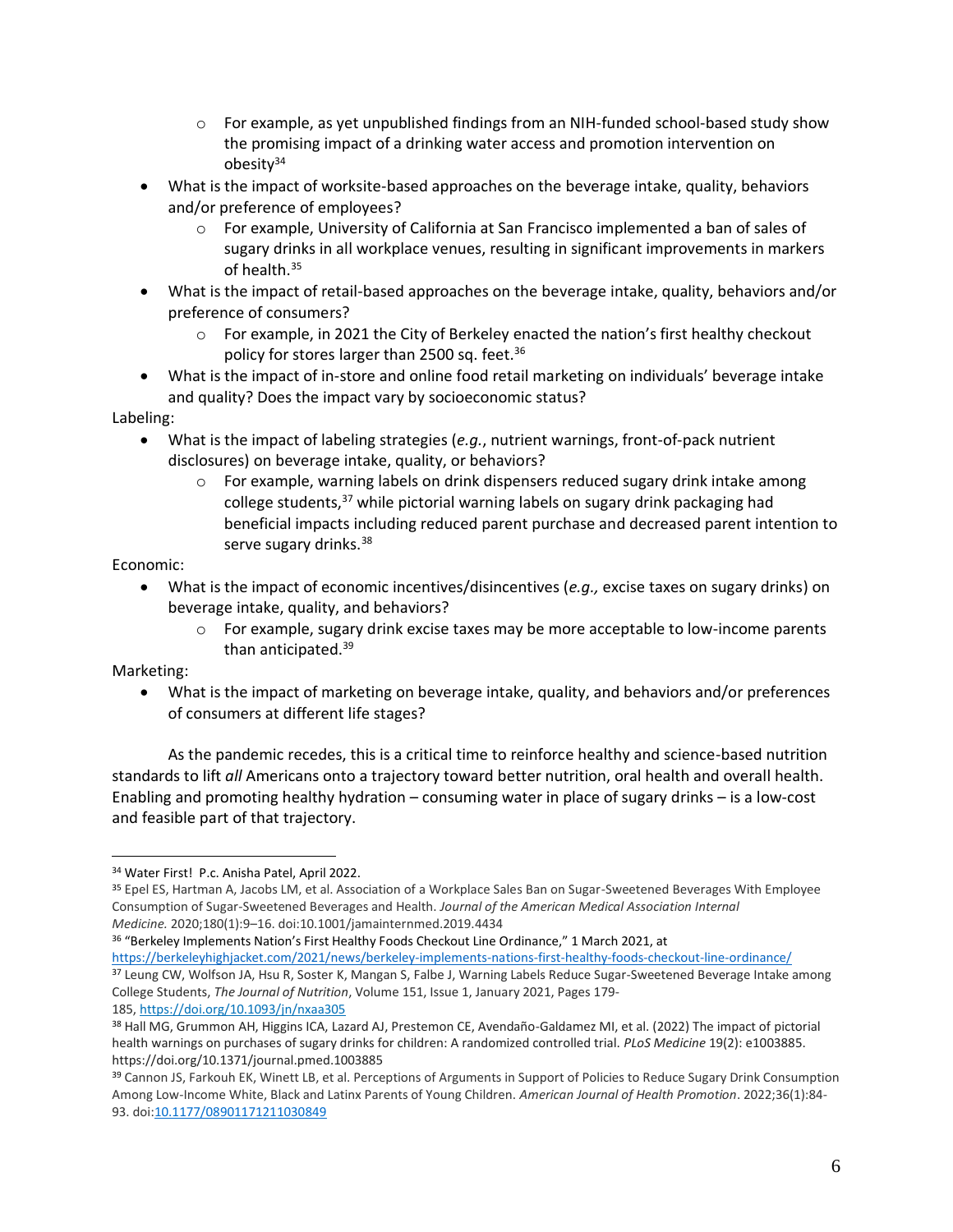Thank you for this opportunity to provide comments on the proposed questions and topics for the 2025-2030 *Dietary Guidelines for Americans*. Please contact me at [ceahecht@ucanr.edu](mailto:ceahecht@ucanr.edu) if I can provide additional information.

Sincerely,

Christina Hecht

Christina Hecht, PhD

Senior Policy Advisor Nutrition Policy Institute University of California, Division of Agriculture and Natural Resources

cc:

Sara Bleich, PhD Director of Nutrition Security and Health Equity Center for Nutrition Policy and Promotion Food and Nutrition Service Food, Nutrition, and Consumer Services U.S. Department of Agriculture

Stephanie Fu Senior Policy Advisor Center for Nutrition Policy and Prevention Food and Nutrition Service U.S. Department of Agriculture

Jackie Haven, MS, RD Deputy Administrator Center for Nutrition Policy and Promotion Food and Nutrition Service Food, Nutrition, and Consumer Services U.S. Department of Agriculture

Jessica Larson, MS, RD Public Affairs Specialist Center for Nutrition Policy and Promotion Food and Nutrition Service Food, Nutrition, and Consumer Services U.S. Department of Agriculture